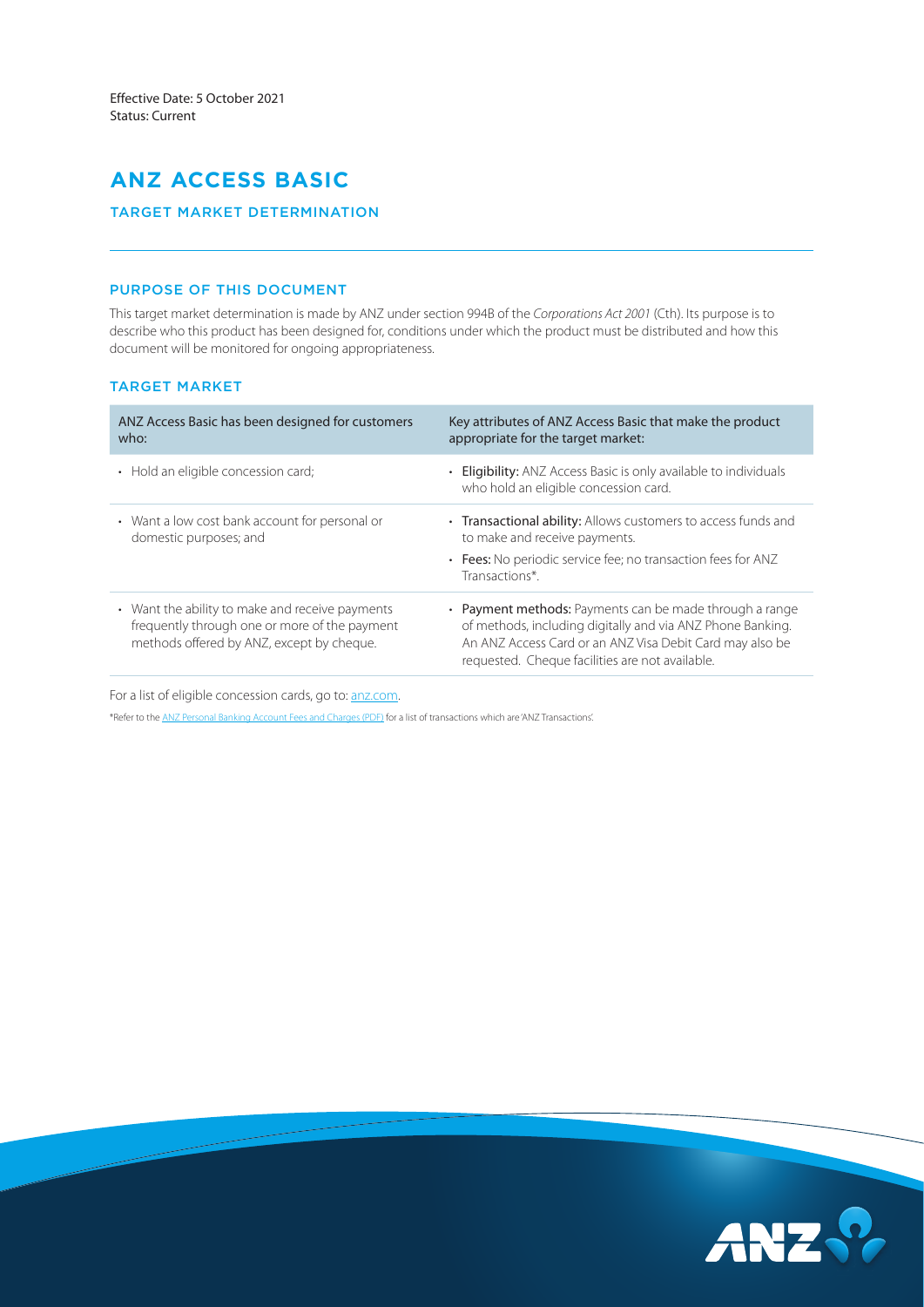# DISTRIBUTION CONDITIONS

ANZ applies the following conditions and restrictions to the distribution of ANZ Access Basic so that the product is likely to be provided to customers in the target market.

|                             | Condition                                                                                                                                                                                                 | Why do we do this?                                                                                                                                                                                                                                                                                                                                                                                   |
|-----------------------------|-----------------------------------------------------------------------------------------------------------------------------------------------------------------------------------------------------------|------------------------------------------------------------------------------------------------------------------------------------------------------------------------------------------------------------------------------------------------------------------------------------------------------------------------------------------------------------------------------------------------------|
| Channel                     | ANZ Access Basic can only be provided to customers<br>through the following channels:<br>• ANZ Branches; and<br>• ANZ Customer Contact Centre.                                                            | So that ANZ only considers providing<br>ANZ Access Basic if the customer's<br>application is received through<br>channels that are subject to appropriate<br>conditions, controls and/or monitoring<br>by ANZ.                                                                                                                                                                                       |
| Training &<br>Accreditation | ANZ Access Basic can only be provided to customers by<br>ANZ directly or through the following persons:<br>• Authorised ANZ staff who are accredited and trained.                                         | So that:<br>• checks are conducted on matters like<br>qualifications and past conduct for<br>ANZ staff involved in the distribution<br>of ANZ products; and<br>• ANZ staff responsible for providing<br>products understand the distribution<br>process they are required to comply<br>with when distributing ANZ products,<br>as well as the legislative framework<br>relevant to their activities. |
| <b>Process</b>              | ANZ Access Basic can only be provided to customers<br>by following ANZ's customer application and product<br>selection process, including making relevant enquiries into<br>the customer's product needs. | So that enquiries are made to determine<br>whether the product meets the likely<br>needs, financial situation and objectives<br>of the customer.                                                                                                                                                                                                                                                     |